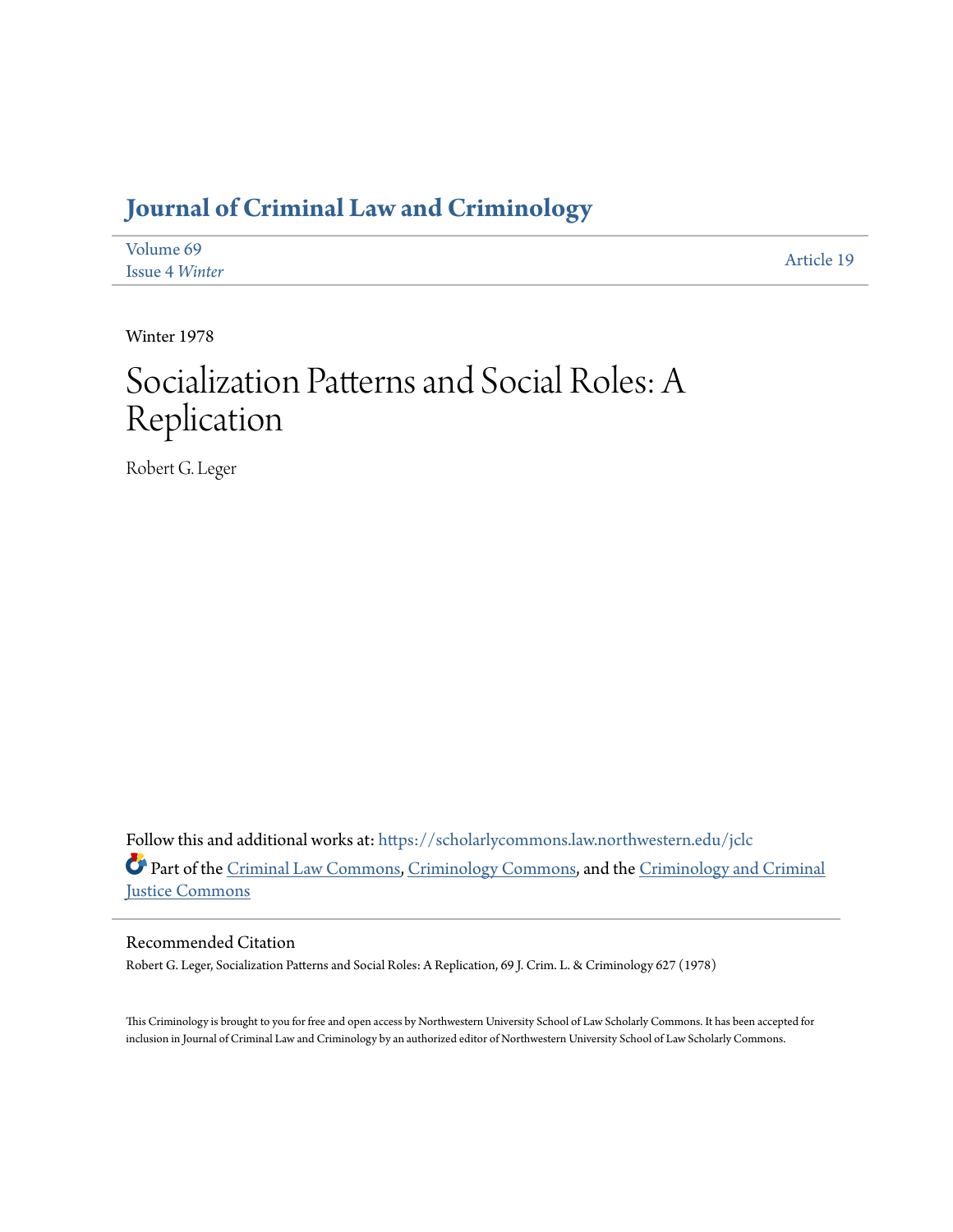## **SOCIALIZATION PATTERNS AND SOCIAL ROLES: A REPICATION\***

#### ROBERT **G.** LEGER"

#### **INTRODUCTION**

Patterns of individualized adaptations to environments of custodial organizations-known collectively as inmate social types-have been important foci of a wide variety of research efforts. These efforts have ranged from descriptive case studies of high custody organizations' to more sophisticated analyses concerned with the relationship of these role types to a variety of factors (e.g., such as parole performance, socialization patterns' and background analyses). Studies in this latter category have given rise to a set of generalizations centered around the construct of inmate social type. Many of these generalizations are based on research efforts which have focused, not on role incumbents who achieve a given status in the inmate group **by** virtue of their behavior, but upon individuals whose background characteristics are consistent with typologies of role types or whose attitudinal predispositions are congruent with those which actual role incumbents are believed to maintain. **All** too frequently, researchers employ these indirect identification schemes with little concern as to the validity of the location procedure. This paper attempts to replicate and critique one of these research efforts: Garabedian's analysis of socialization patterns of various role types.<sup>2</sup>

In considering Garabedian's analysis, this paper has three principal purposes. First, as Garabedian's research constitutes a logical extension of Wheeler's analysis of socialization patterns of members of the general inmate population to incumbents of various social roles, a principal task is to replicate the more important findings of the Wheeler study.<sup>3</sup>

**\*** This research was supported **by NSF** grant **P351628- 000.** The author is indebted to John R. Stratton for his comments on an earlier version of this paper. This is a revised version of a paper presented at the **1976** Annual Meeting of the American Sociological Association, New York.

**\*\*** Assistant Professor of Sociology, Eastern Tennessee State University; Ph.D. (Sociology), 1974, University of Iowa.

**I D.** CLEMMER, THE PRISON **COMMUNITY (1958); E. GOFFMAN, ASYLUMS (1961); G.** SYKES, **THE SOCIETY OF CAPTIVES (1958).**

**'** Garabedian, *Social Roles and Processes of Socialization in the Prison Community,* **11** Soc. **PROD. 139 (1963).**

**'** Wheeler, *Socialization in Correctional Communities,* **26** AM. Soc. **REV. 697 (1961).**

Garabedian replicated Wheeler and furnished strong support for the anticipatory socialization hypothesis.<sup>4</sup> However, Wheeler and Garabedian were concerned with only one dimension of the inmate normative system-"Conformity to staff norms." Consequently, the present research effort extends that of Wheeler **by** considering not only two other distinct dimensions of inmate society-"Solidarity with others" and "Isolation from others"--but also two measures of criminal reference group orientation.

**A** second intention of this research is to replicate the Garabedian study. This analysis parallels that outlined above for the Wheeler study. Finally, the present effort offers a critique of Garabedian's study **by** concentrating primarily on the indirect nomination procedure employed to locate social type role incumbents. This critique reveals that Garabedian's attitudinal nominators lack validity since they do not locate *actual* role incumbents. Additionally, Garabedian's nominating instrument itself is inadequate in a theoretical sense as the attitude items employed to locate social types do not measure the specifically hypothesized theoretical dimensions.

#### **PROCEDURE**

All residents  $(N = 410)$  of a medium security institution located in a midwestern state were invited to take a questionnaire on "inmate attitudes" for which they were paid a sum of two dollars. The questionnaires were administered at the institutional school during six evening sessions spanning a period of two weeks. Out of the 410 inmates, 364 took the questionnaire for a response rate of **88%.**

Demographically, the average age of the sample was **22.6** years; modal length of sentence was **8** to **10** years with over one-half the sample receiving sentences in this category. The average socio-economic status, using an inmate's father's occupation coded into an ordinal scale following Reiss,<sup>5</sup> was

<sup>4</sup> Garabedian, *supra* note 2. The present replication is warranted **by** contradictory evidence developed **by** Atchley and McCabe. *See* Atchley **&** McCabe, *Socialization in Correctional Communities: a Replication,* **33** AM. Soc. REv.

**<sup>774 (1968).</sup> 5 A. J.** REasS, OCCUP'TnoNS **AND SOCIAL** STATUS **263-75 (1961)** Appendix B, Table B-I.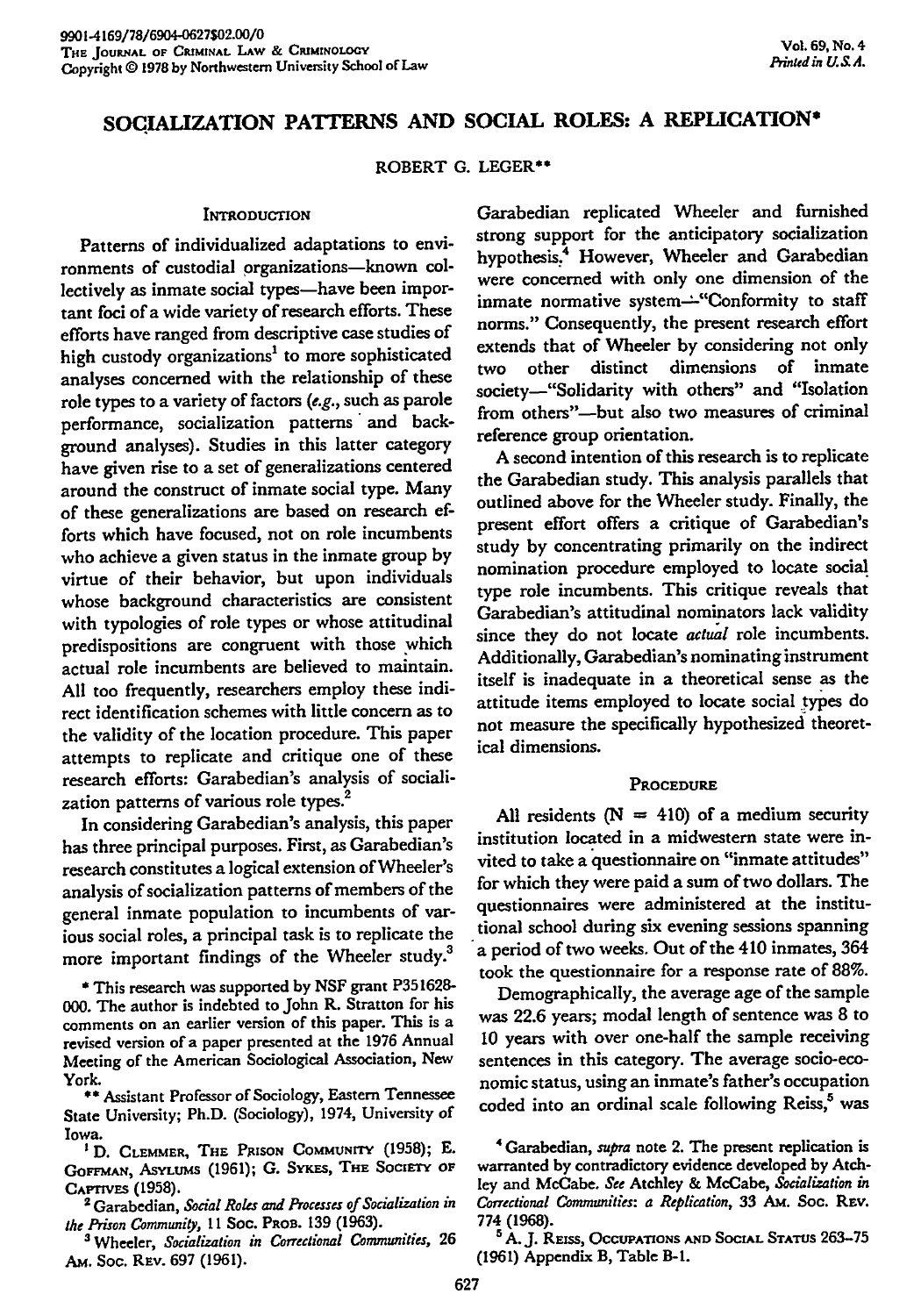57.5. Two-thirds of the sample were convicted for one of the following crimes-breaking and entering, robbery, larceny, forgery or auto-theft. Slightly more than one-third of the sample (34%) was nonwhite.

#### *Socialization Measures*

Both Garabedian and Wheeler employed as a socialization measure a series of five hypothetical conflict situations in which inmates were asked to agree or disagree with the actions of a fictional character.6 As all of these items reflected high staff consensus,<sup>7</sup> the inmates' agreement or disagreement with the items determined their degree of "conformity to staff role expectations." Garabedian's original socialization measure, herein designated "conformity to staff norms," is retained intact for this research.

As Kassebaum, Ward and Wilner have indicated, however, Garabedian's attitude set represents only a single dimension of the inmate code.<sup>8</sup> Another important dimension which should also vary according to duration of confinement is inmates' "expressed solidarity with others." Therefore, a series of items was developed in the present research to measure this factor. Finally, a third important dimension is the inmates' degree of "isolation from others." Accordingly, items were included to assess this factor. Thus, this research extends the analyses of Wheeler and Garabedian by examining socialization patterns of inmates and role types for two other dimensions of involvement in the inmate group.

These latter two scales were constructed as follows: A series of 18 items of a Likert format designed to measure various dimensions of the inmate code were subjected to factor analysis. Initially, the principal component method with iterations was employed. **A** total of five factors were isolated. Employing Varimax rotation, the factors were rotated so as to maximize the item-factor correlations while simultaneously insuring orthogonality of factors. The first three factors were judged to be

*<sup>6</sup>*Garabedian, *supra* note 2, at 141; Wheeler, *supra* note 3 at 699-700.

<sup>7</sup> To meet validity requirements, Wheeler selected "staff" as a criterion group and used only attitude items with which this group expressed strong agreement. Subsequent analyses revealed that the resulting "conformity to staff norms" measure was exceptionally efficient in discriminating between inmate and staff attitudes. **8 G. KASSEBAUM, D.** WARD **& D. WILNER, PRISON**

TREATMENT **AND** PAROLE SURVIVAL **153-59 (1971).**

theoretically interpretable accounting for 83% of the common factor variance.<sup>9</sup>

#### *Reference Group Measures*

Central to Wheeler's investigation and an important determinant for Garabedian of socialization patterns for certain social types, is the concept. of anticipatory socialization. As this concept is based upon inmates' reference group orientation, it is theoretically relevant to determine the impact of career phase and the number of months spent in prison on the inmates' identification with "general criminal others."<sup>10</sup> Additionally, it is important to question whether these factors affect inmates' associational preferences with other criminals. Two scales, "criminal identification" and "associational preference," were thus included to investigate these lines of inquiry.<sup>11</sup> On all five scales used in this

<sup>9</sup> The first factor contained 6 solidarity items. Itemfactor correlations are found in parentheses. Percent of variance explained equals 42%. Sample items are: **1.** "You have to do what you can to help other inmates even when it might get you into trouble." (.49). 2. "When inmates stick together it is a lot easier to do time." (.53). 3. "In prison a good rule to follow is to share any extra goods with your friends." (.49).

The five items comprising factor 2 were all of the hypothetical conflict situation variety (percent of variance explained equaled 27%). All of these items appeared to indicate respondents' degree of anti-authority attitudes. Interestingly, items used in Garabedian's socialization measure were shared by this factor and factors 4 and 5. However, for comparative purposes, Garabedian's measure is retained for this research.

The 4 items comprising factor 3 were identical to those used by Kassebaum, Ward, and Wilner to measure isolation from others. Percent of variance explained equaled 14%. Sample items are: **1.** "In prison I try to keep pretty much to myself." (.48). 2. "The best way to do time is to mind your own business and have as little to do as possible with other inmates." (.59). All items were of a Likert format with five responses available ranging from "strongly agree" to "strongly disagree." On all items the most pro-inmate response received five points. The most pro-authority response received one point.

**"0** Stratton, *Differential Identification and Attitudes Toward the Law,* 46 Soc. FORcES **256 (1967).**

"Glaser and Stratton discuss these scales. *See D.* **GLASER, THE EFFECrIVENESS OF A PRISON AND PAROLE SYSTEM** (1964); Stratton, *supra* note **10.** While Glaser and Stratton never specifically tested their scales for validity **against a criterion group such** as staff, they did test these **indices against factors** which should relate strongly **to** "criminal identification" such as number of prior com mitments. They found that the greater the number of prior institutional commitments, the stronger the individual's identification with "general criminal others." For other variables tested, *see* **GLASER,** *id.* at **562-75.**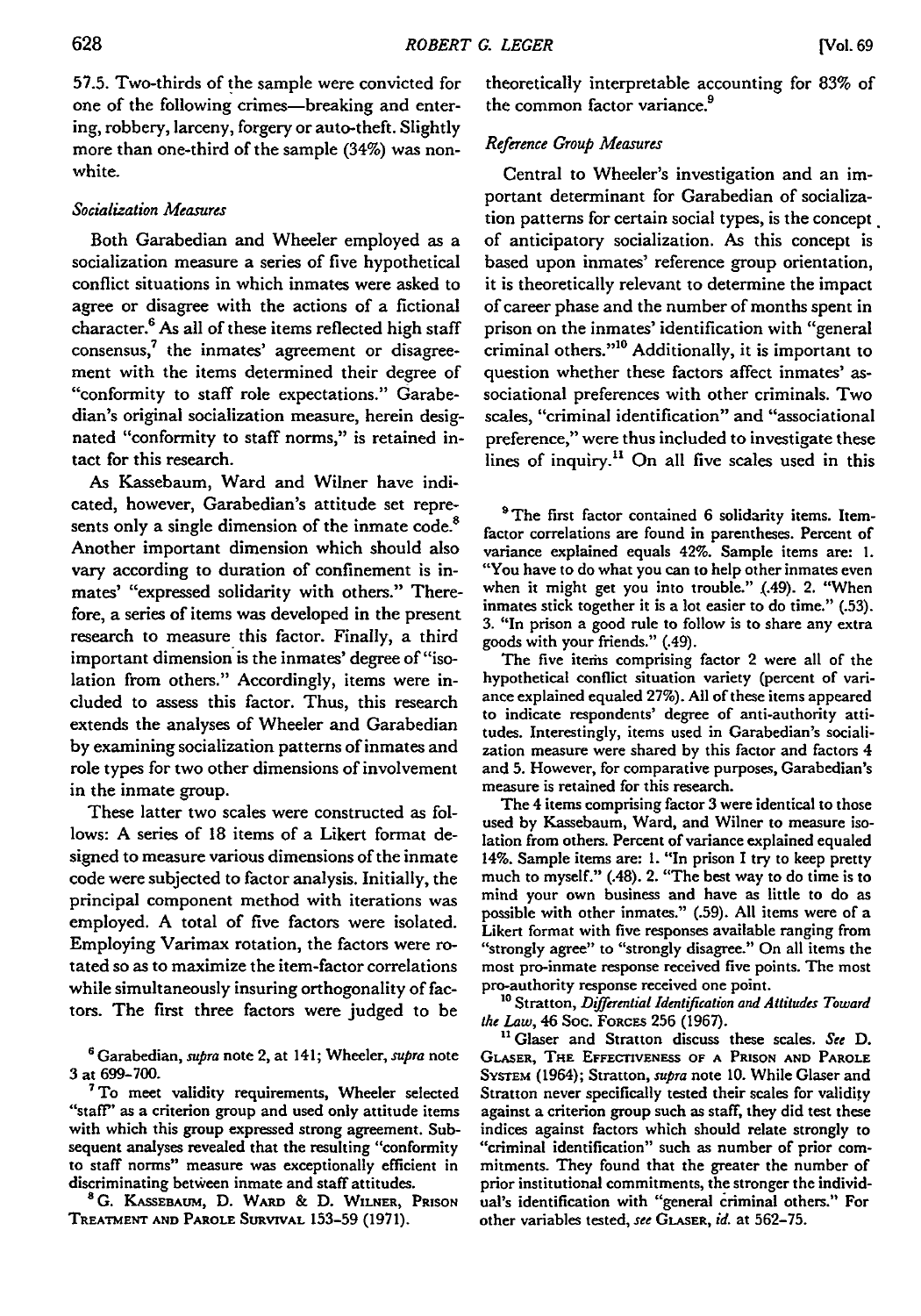research, the higher the mean score, the more proinmate the response.

#### *Career Phase and Length of Time Served*

Inmates' "career phase" was determined by asking two questions on the questionnaire-"How long have you been in this institution?" and "How much time do you have remaining to be served?" The initial career phase is represented by all inmates who have been in the institution six months or less. The late career phase includes all inmates who have six months or less remaining to be served. All other inmates were considered to be in the middle career phase. "Career phase" is important because the concept of anticipatory socialization is based on the inmates' perception of which particular phase of their institutional career they are in.

"Length of time served" is operationalized by calculating the number of months the inmate has been in prison. This is important from the perspective of the concept of prisonization because it has been hypothesized that the longer the period of time the inmate spends in the institution, the greater the impact of prison culture upon that individual.

#### **SOCIALIZATION IN CORRECTIONAL COMMUNITIES: THE WHEELER STUDY**

Wheeler detected two socialization patterns operating in a "western state reformatory." The first approximated Clemmer's prisonization hypothesis.<sup>12</sup> Clemmer believed that the norms of inmate society were designed to require loyalty to other inmates as well as induce in these individuals opposition to the values of the staff-a group which represented a "rejecting society." "The consequences of exposure to the inmate society were summed up **by** the concept of prisonization **...** the taking on in greater or lesser degree of the folkways, mores, customs and general culture of the penitentiary."<sup>13</sup> Under the hypothesis, the process of assimilation of these norms was seen as directly related to the length of time served in the institution. Furthermore, prisonization allegedly affected all inmates, even the "Square Johns" who maintained a pro-staff value orientation.

Wheeler demonstrated that while prisonization processes operate within the institution, a second socialization pattern, the anticipatory socialization or U-shaped curve, also existed. When they arrive at the institution, inmates still maintain an essentially conventional normative orientation. After exposure to the institutional culture over a length of time, however, their value orientation begins to reflect that of the group which is now most important to them-the inmate society. This result is exactly what Clemmer hypothesized.

The crucial phase occurs when the inmate begins to become aware of his imminent release. According to the anticipatory socialization hypothesis, the individual begins to anticipate his release back into conventional society. As a result of this anticipation, his reference group orientation shifts from the group within the walls to the group which he now considers to be most important-the conventional society. This change in reference group orientation is accompanied **by** a corresponding change in the individual's normative orientation.

Table **1** presents proportions of conformists and mean scores for all inmates **by** number of months spent in prison.<sup>14</sup> Wheeler found support for the prisonization hypothesis in the decline of the pro-

**14On** Tables I and 2, fifty-nine inmates who were nominated as social type role incumbents were deleted. Also deleted were 2 inmates who failed to indicate number of months spent in prison. "Proportions of conformists" for all scales were determined **by** following the procedure outlined by Garabedian. Garabedian arbitrarily deemed the **33%** of the sample evidencing the highest degree of endorsement of staff norms as conformists (those scoring between **6** and **10** on his scale). He then proceeded to examine fluctuations in the proportions of respondents in this high conformist category alone. This procedure is insufficient to draw conclusions about socialization patterns. **A** basic assumption of Clemmer and Wheeler is that inmate normative orientation varies according to duration of confinement and anticipatory socialization respectively. We must assume this implies that for each career phase, the group mean must fluctuate also. Garabedian and Wheeler obviously believe that if the proportion of conformists varies, then there should be a corre- sponding variation in the mean score for that particular group. This is an invalid assumption since a decline in proportions of conformists over career phase may simply indicate a narrowing of the range of scores with no actual effect on the group average. This is theoretically significant in itself as a narrowing of the range would indicate greater consensus on the part of the group. To remedy this situation, group means should be reported as well as proportions of conformists. For this research, "conformists" were those inmates scoring **7** or less on the isolation from others scale, **II** or less on associational preference, **11** or less on criminal identification, **17** or less on expressed solidarity with others and 12 or less on the confbrmity to staff norms measure. Therefore, the means reported in tables **1-3** are broken down **by** career phase or length of time served for those conformist groupings **0nry-,**

<sup>1</sup> <sup>2</sup>**D.** CLF-,,mrE, **supra** note **.**

**<sup>&#</sup>x27; <sup>3</sup>** Wheeler, *supra* note **3,** at **697.**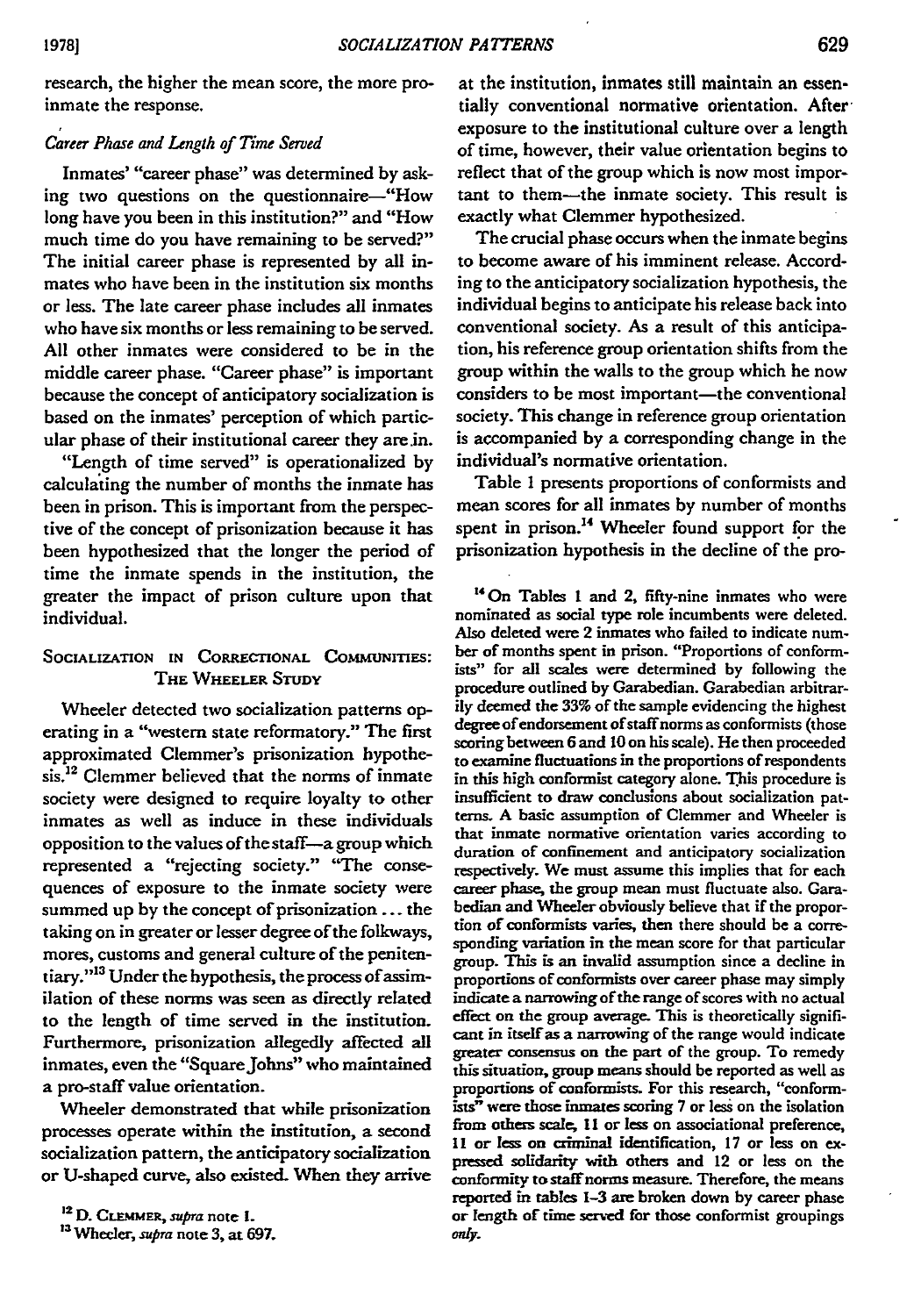#### TABLE 1

#### **SOCIALIZATION AND** REFERENCE GROUP **MEASURES** BY **LENGTH** OF TIME SERVED (Standard Deviations Appear In Parentheses, Proportions of Conformists Are Expressed As Percents)

|                                         | Number of Months in Prison |           |            |                  |
|-----------------------------------------|----------------------------|-----------|------------|------------------|
| Scale                                   | $0 - 6$                    | 7–12      | 13 or More | Chi-Square (2df) |
| <b>Expressed Solidarity with Others</b> | 38%                        | 29%       | 41%        | 2.86             |
|                                         | 18.8(3.7)                  | 19.2(4.2) | 18.1(4.5)  |                  |
| <b>Conformity to Staff Norms</b>        | 33%                        | 24%       | 28%        | 2.03             |
|                                         | 14.6(3.5)                  | 14.8(3.3) | 14.7(3.7)  |                  |
| <b>Isolation From Others</b>            | 33%                        | 30%       | 37%        | .92              |
|                                         | 10.5(3.3)                  | 10.4(3.6) | 9.5(3.3)   |                  |
| <b>Associational Preference</b>         | 35%                        | 25%       | 30%        | 1.97             |
|                                         | 12.8(3.9)                  | 13.7(3.4) | 13.6(4.1)  |                  |
| Criminal Identification                 | 34%                        | 37%       | 31%        | .65              |
|                                         | 12.5(3.4)                  | 12.5(3.1) | 13.1(3.1)  |                  |
| $N =$                                   | ۰<br>126                   | 76        | 101        |                  |

#### TABLE 2

#### **SOCIALIZATION AND** REFERENCE GROUP **MEASURES** BY **PHASE** OF **INSTITUTIONAL** CAREER (Standard Deviations Appear in Parentheses, Proportions of Conformist Are Expressed As Percents)

| Scale                                   | Initial   | Middle    | Late      | Chi-Square (2df) |
|-----------------------------------------|-----------|-----------|-----------|------------------|
| <b>Expressed Solidarity with Others</b> | 38%       | 34%       | 41%       | .76              |
|                                         | 18.8(3.7) | 18.7(4.4) | 18.4(4.3) |                  |
| <b>Conformity to Staff Norms</b>        | 33%       | 25%       | 35%       | 2.30             |
|                                         | 14.6(3.5) | 14.9(3.7) | 13.8(3.2) |                  |
| Isolation From Others                   | 33%       | 35%       | 24%       | 1.64             |
|                                         | 10.4(3.3) | 9.9(3.5)  | 10.4(3.4) |                  |
| <b>Associational Preference</b>         | 35%       | 27%       | 31%       | 1.73             |
|                                         | 12.8(3.9) | 13.8(3.9) | 12.5(2.8) |                  |
| Criminal Identification                 | 34%       | 32%       | 41%       | .91              |
|                                         | 12.5(3.4) | 12.9(3.0) | 12.4(3.4) |                  |
| $N =$                                   | 126       | 148       | 29        |                  |

portions of conformists as time served in the institution increased. As Table 1 indicates, however, the strongest tendency for respondents to demonstrate pro-inmate orientations occurs **7** to 12 months after arrival at the institution. Among inmates who have been in the institution for the longest time, there is an apparent trend toward a more conventional orientation-high proportions of conformists, lower mean scores. This pattern is weakest for the conformity to staff norms scale as there are slight differences among means. Additionally, the criminal identification scale does indeed approximate the prisonization pattern as individuals who have served the greatest amount of time tend to identify with criminals to a greater extent than those prisoners in the initial career phase. Nonetheless, differences in means are slight. It appears that at least for this research, the prisonization socialization pattern generally does not operate.15

**i <sup>5</sup>**On the chance that the time span for the middle phase was too brief (7 to 12 months), "time served in prison" was recorded as follows: **0** to **6** months, **7** to 24 months and **25** months and over. Sample sizes for each group were: initial group-126; middle group-138; last group-39. The computations in Table 1 were then repeated. No change occured in the patterns presented in Table **1.** Additionally, the sample was dichotomized into recidivists  $(N = 125)$  and non-recidivists  $(N = 129)$ . (Institutional records were incomplete or not available for 49 inmates.) Recidivists were those inmates who had prior confinements either in juvenile or adult institutions. For non-recidivists, the patterning of mean scores and proportions of conformists were identical to those in Table **1.** For recidivists, patterns were similar except for the associational preference and criminal identification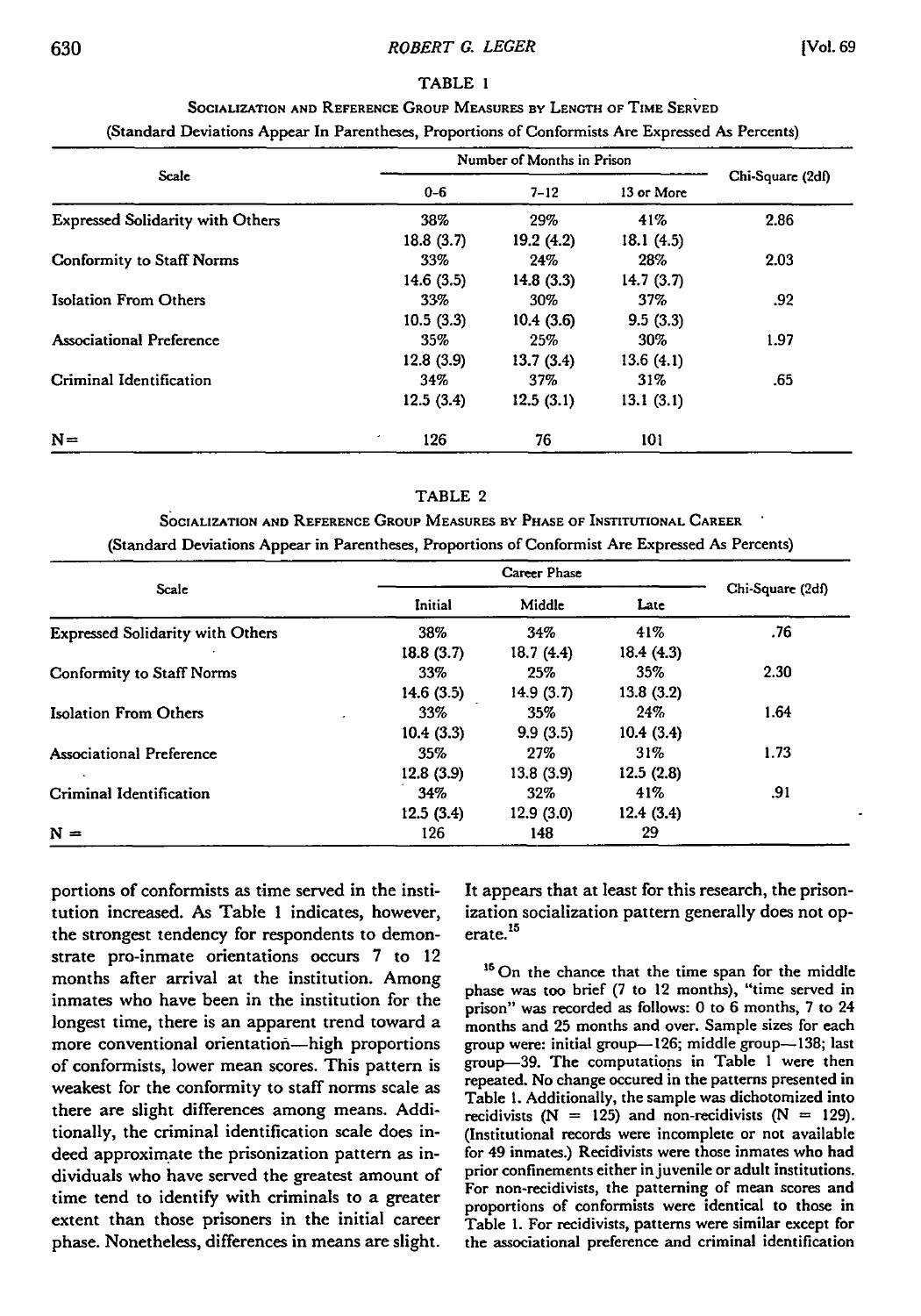Table 2, which breaks the inmate population down according to phase of institutional career, provides strong support for Wheeler's anticipatory socialization hypothesis. As the pattern of proportions of conformists and mean scores reveals, there are strong tendencies for inmates to hold more conventional orientations during the initial and late phases of their institutional careers. The most pro-inmate responses occur in the middle career phase. Only one scale, isolation from others, is exceptional to the overall trend. This latter distribution of scores is representative of Wheeler's counter-adaptive pattern since the highest involvement occurs during the initial and late phases with a tendency towards isolation in the middle phase.<sup>16</sup>

#### SOCIAL ROLES **AND SOCIALIZATION** PROCESSES: THE **GARABEDIAN STUDY**

From Wheeler's examination of socialization patterns of members of the general inmate population, it is a logical step to consider socialization patterns of various inmate role types. In his research, Garabedian considered five social types-Politicians, Square Johns, Outlaws, Right Guys and Dings, a residual category for unclassifiable inmates. 17 Because incumbents of each of these role types supposedly maintain certain attitudes which set them apart from other inmates, Garabedian decided to employ these attitudes as a means of identification. Accordingly, he constructed five sets of Likert format attitude items with three items per set, each of which was to identify one of the role types above.<sup>18</sup> All inmates

**16** See Wheeler, *supra* note **3,** at **709,** for a discussion of counter-adaptive and other socialization patterns. **17 Garabedian,** *supra* note 2, at 144.

**Is** Items used **by** Garabedian to identify incumbents of various social roles are: *Politician Items:* **1.** "You've got to have confidence in yourself if you're going to be success- ful." 2. "There's a little larceny in everybody, if you're really honest about it." **3.** "Who you know is more important than what you know, and brains are more important than brawn." *Square* **John** *Items:* **4.** "1 generally fecl guilty when I do wrong." **5.** "The only criminals **I** really know are the ones here in the institution." **6.** "Most people try to be law-abiding and true." *Outlaw Items:* **7.** "'Might is right' and 'every man for himself' are the main rules of living regardless of what people say." **8.** "You have to take care of yourself because nobody else is going to take care of you." **9.** "It makes me sore to have people tell me what to do." *Right Guy Items:* **10.** "The biggest criminals **are** protected **by** society and rarely get

responding to his questionnaire then received a score for each of the five sets. Those scoring highest on a particular set were classified as incumbents of the role described **by** the set. Ties were handled **by** "classifying the inmate in favor of the score which was furthest from the absolute mean of its distribution."<sup>19</sup> For the present research, ties were considered to be unclassifiable as these individuals endorsed attitudes indexing two or more social types. Ninety-five inmates were omitted because of ties, leaving a sample of **269.** Additionally, because the social type "Ding" was used **by** Garabedian as a residual category, it was felt that the heterogeneity of individuals in this category would make any analysis meaningless. Therefore, this role type was dropped.

Garabedian detected several socialization patterns.<sup>2</sup> 0 For Right Guys and Square Johns the adaptive, U-shaped curve pattern prevailed; for Outlaws, it was the prisonization pattern; for Politicians it was the stable conformity pattern. Table **3** reveals the results of the present replication for four social types. Note that the Conformity to Staff Norms measure is the one employed in Garabedian's original research.

As Table **3** reveals, the replication was markedly unsuccessful. For two social types, Outlaws and Square Johns, there is virtually no relationship between Garabedian's findings and those of the present study. For the social type of Right Guy, although the socialization measures clearly reflected prisonization, there is also a trend in the distribution of scores for the criminal identification and associational preference scales toward the adaptive, U-shaped curve socialization pattern. Finally, socialization patterns for Politicians provided the highest degree of agreement between the two studies. Even in this instance however, the patterns were not identical as the scores in the present research begin high (pro-inmate response) and end low (more conventional responses). Garabedian's findings were completely opposite.<sup>21</sup>

The failure of this replication can be directly linked to inadequacies inherent in the attitudinal nominators used **by** Garabedian to locate social type role incumbents. Criticism of Garabedian's

scales. Duration of confinement had practically no effect on these dimensions. As expected, on all scales recidivists reflected a more pro-inmate orientation (high mean scores) than did first-timers.

to prison." **11.** "Inmates can trust me to be honest and loyal in my dealings with them." 12. "Police, judges, prosecutors and politicians are just as crooked as most of the people they send to prison."

Garabedian *supra* note 2, at 145.

<sup>20</sup>*Id* at 146.

**<sup>21</sup>** *Id*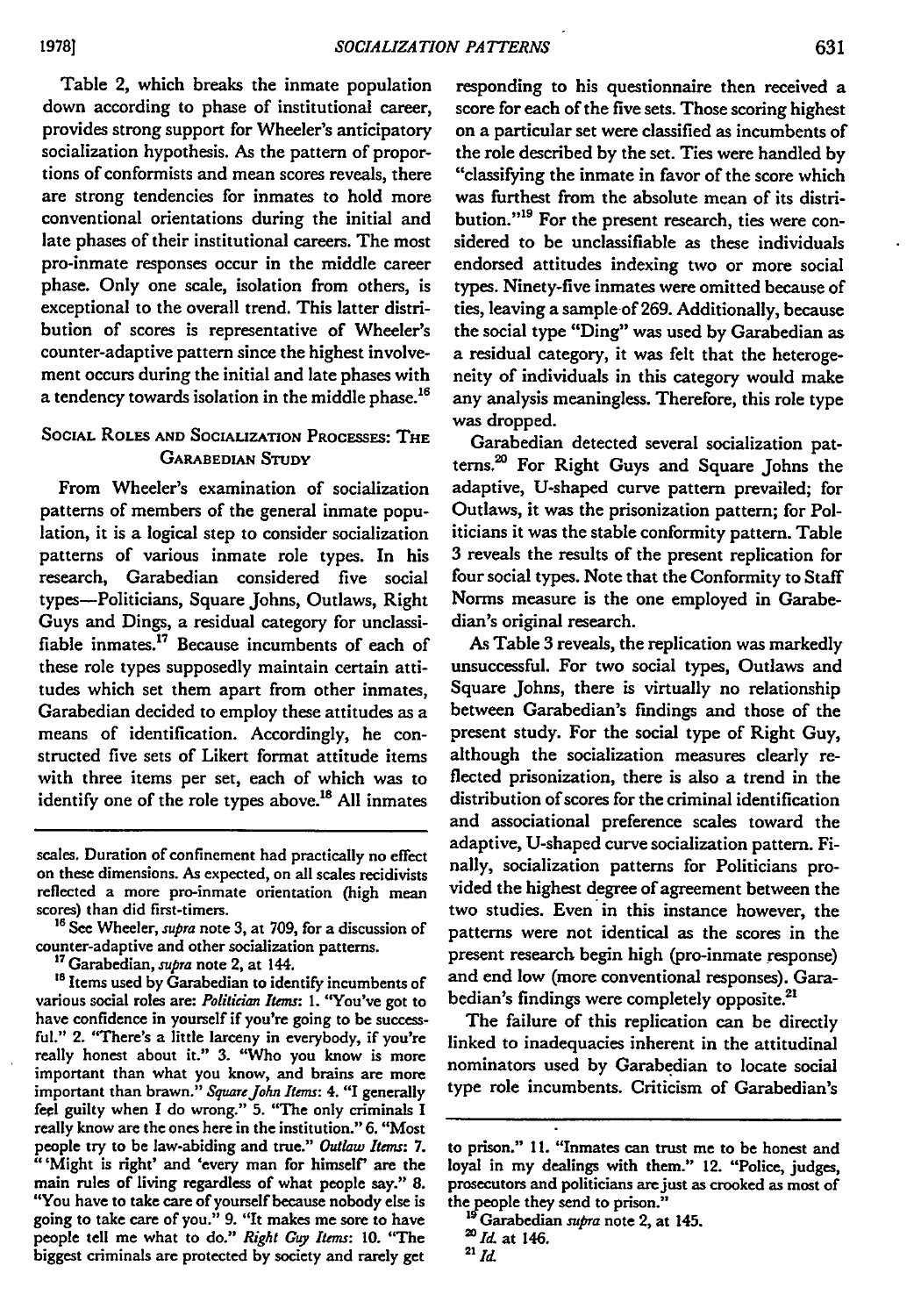#### TABLE **3**

| SOCIALIZATION AND REFERENCE GROUP MEASURES BY PHASE OF INSTITUTIONAL CAREER FOR GARABEDIAN SOCIAL TYPES |                                                                                                   |  |  |  |
|---------------------------------------------------------------------------------------------------------|---------------------------------------------------------------------------------------------------|--|--|--|
|                                                                                                         | (Standard Deviations Appear In Parentheses, Proportions Of Conformists Are Expressed As Percents) |  |  |  |

| <b>Scale</b>                     |           | <b>Right Guys Career Phase</b> |           |           | <b>Outlaws Career Phase</b>     |            |  |  |
|----------------------------------|-----------|--------------------------------|-----------|-----------|---------------------------------|------------|--|--|
|                                  | Initial   | Middle                         | Late      | Initial   | Middle                          | Late       |  |  |
| Expressed Solidarity with        | 45%       | 25%                            | 0%        | 25%       | 45%                             | $0\%$      |  |  |
| Others                           | 18.1(4.7) | 19.8(3.8)                      | 20.9(2.4) | 19.0(1.4) | 17.1(3.7)                       | 18.0(0.0)  |  |  |
| <b>Conformity to Staff Norms</b> | 25%       | 19%                            | 11%       | 0%        | 15%                             | 0%         |  |  |
|                                  | 15.2(3.3) | 15.5(3.0)                      | 14.7(2.6) | 17.8(4.0) | 16.2(3.8)                       | 16.0(0.0)  |  |  |
| <b>Isolation from Others</b>     | 40%       | 38%                            | 11%       | 50%       | 65%                             | 0%         |  |  |
|                                  | 10.7(4.0) | 10.2(3.5)                      | 12.1(4.1) | 9.8(4.8)  | 8.3(2.6)                        | 9.0(0.0)   |  |  |
| <b>Associational Preference</b>  | 30%       | 8%                             | 33%       | 25%       | 30%                             | 0%         |  |  |
|                                  | 13.0(4.1) | 15.9(3.2)                      | 12.7(2.4) | 15.8(3.6) | 13.6(4.0)                       | 15.0(0.0)  |  |  |
| Criminal Identification          | 40%       | 27%                            | 44%       | 25%       | 35%                             | 0%         |  |  |
|                                  | 11.8(3.6) | 13.3(3.1)                      | 11.9(4.8) | 13.8(3.6) | 13.2(4.2)                       | 17.0 (0.0) |  |  |
| $N =$                            | 20        | 48                             | 9         | 4         | 20                              |            |  |  |
|                                  |           | Square Johns Career Phase      |           |           | <b>Politicians Career Phase</b> |            |  |  |
| Scale                            | Initial   | Middle                         | Late      | Initial   | Middle                          | Late       |  |  |
| <b>Expressed Solidarity with</b> | 75%       | 40%                            | 100%      | 28%       | 39%                             | 35%        |  |  |
| Others                           | 18.0(2.7) | 18.6(2.6)                      | 15.0(1.4) | 19.0(3.8) | 18.3(4.5)                       | 19.3(5.6)  |  |  |
| <b>Conformity to Staff Norms</b> | 50%       | 80%                            | 50%       | 38%       | 40%                             | 41%        |  |  |
|                                  | 12.5(3.3) | 10.2(2.4)                      | 16.5(6.4) | 14.3(3.7) | 13.9(4.1)                       | 13.8(3.5)  |  |  |
| Isolation from Others            | 25%       | 20%                            | 0%        | 33%       | 37%                             | 35%        |  |  |
|                                  | 11.8(3.3) | 9.2(3.0)                       | 10.0(0.0) | 10.4(3.2) | 9.6(3.5)                        | 9.4(3.5)   |  |  |
| <b>Associational Preference</b>  | 50%       | 80%                            | 100%      | 41%       | 37%                             | 41%        |  |  |
|                                  | 10.3(3.9) | 9.6(2.3)                       | 6.0(1.4)  | 12.3(3.9) | 12.7(4.0)                       | 12.2(3.9)  |  |  |
| Criminal Identification          | 50%       | 60%                            | 50%       | 44%       | 41%                             | 41%        |  |  |
|                                  | 12.3(3.3) | 10.8(2.6)                      | 14.5(5.0) | 12.0(3.6) | 12.3(3.0)                       | 12.6(3.4)  |  |  |
| $N =$                            | 4         | 5                              | 2         | 64        | 75                              | 17         |  |  |

indirect nomination procedure will focus on two general areas-as well as on the fact that the attitude items used in the nominations are inadequate indices of the hypothesized theoretical dimensions. Garabedian claimed he was able to classify 73% of his sample into the five social type categories. Yet, this figure is far too high to present a realistic picture of the proportion of the inmate population who are *in fact,* social type role incumbents. Rather, it appears that Garabedian was attempting to identify individuals who simply had attitudinal predispositions toward the various behaviors associated with the social types. Logically we would assume that among these predisposed individuals we would find the *actual* role incumbents. Thus, a comparison of actual role incumbents to those identified through Garabedian's attitudinal nominators would provide an excellent source of validity for the latter technique. Table 4 presents the number of behaviorally nominated social types who are also identified through Garabedian's attitudinal nominators.<sup>22</sup>

<sup>22</sup> Only two social roles are common to the present research site and that of Garabedian's. These are the role

As Table 4 reveals, there is little correspondence between the attitudinal indicators and the behavioral nominations for Right Guys and Outlaws. There is, however, a relatively high degree of correspondence between the two sets of indicators for the social type of Politician-Wheeler-Dealer. This

types "Right Guy" and "Outlaw." Additionally, as Garabedian's identification items for the "Politician" reflect a pragmatic, manipulative self-orientation, these items should successfully locate incumbents of a third role, the "Wheeler Dealer," who engage in loan-sharking and manipulation of scarce goods and commodities.

Incumbents of these roles were identified as follows: a sample of 13 correctional officers who were in continuous contact with inmates were asked to name individuals who were known to the inmate group as *actual* role incumbents. These nominations were validated by two inmates with whom the researcher had become acquainted during the course of the study. Inmate questionnaires were secretly coded to allow individual identification. However, respondents were assured that no one connected with the institution would be allowed access to the questionnaires and this guarantee was met. Response rates were: 19 out of 21 "Outlaws" took the questionnaire for a response rate of 90%; "Right Guys," 4 out of 4 for a rate 100%; "Wheeler Dealers," 15 out of 19 for a rate 79%.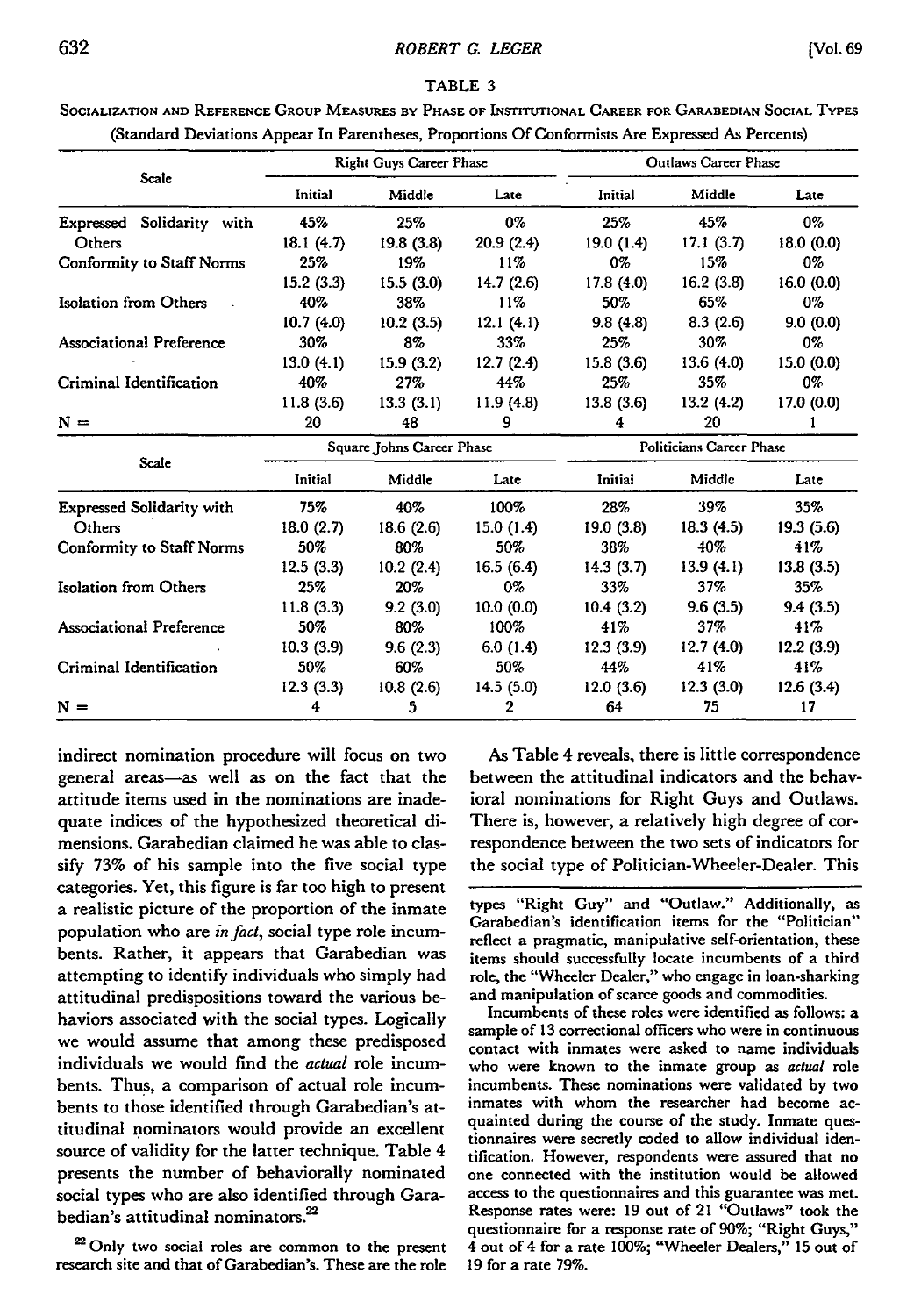#### TABLE 4

**NUMBER OF BEHAVIORALLY NOMINATED SOCIAL** TYPES **WHICH CORRESPOND TO GARABEDIAN'\$ ATTITUDINAL SOCIAL TYPE INDICATORS**

(The Proportion of Behaviorally Identified Social Types Also Identified Attitudinally is Expressed in Percentages)

| Social Types                  | Number of Behaviorally<br>Nominated Individuals | Number Identified<br><b>Through Attitudinal</b><br>Indicators | Number of Behavioraly Nominated<br>Individuals Who Were Identified<br>Through Attitudinal Indicators |
|-------------------------------|-------------------------------------------------|---------------------------------------------------------------|------------------------------------------------------------------------------------------------------|
| Outlaw                        | 19                                              | 25                                                            | $5(20\%)$                                                                                            |
| <b>Right Guy</b>              |                                                 | 77                                                            | $0(0\%)$                                                                                             |
| Politician-Wheeler-<br>Dealer | 15                                              | 156                                                           | 11(7%)                                                                                               |

TABLE **5**

| CORRELATION MATRICES OF ATTITUDE ITEMS INDEXING SOCIAL TYPES <sup>1</sup> |  |
|---------------------------------------------------------------------------|--|
|---------------------------------------------------------------------------|--|

|       |      | Politicians ( $N = 156$ )<br>Square Johns ( $N = 11$ )<br>Outlaws ( $N = 25$ ) |      |       |      |      |                   |       |      | Right Guys ( $N = 77$ ) |      |       |      |      |      |
|-------|------|--------------------------------------------------------------------------------|------|-------|------|------|-------------------|-------|------|-------------------------|------|-------|------|------|------|
| Items |      |                                                                                | 3    | Items |      |      | ь                 | Items |      |                         | 9    | Items | 10   |      | -12  |
|       | 1.00 | .07                                                                            | .09  |       | 1.00 | .28  | .24               |       | 1.00 | $-.10$                  | . 15 | 10    | 1.00 | .29  | .18  |
| ົ     |      | 1.00                                                                           | .20  |       |      | 1.00 | .32               | 8     |      | 1.00 <sub>1</sub>       | .08  |       |      | 1.00 | .25  |
| 3     |      |                                                                                | 1.00 | o     |      |      | 1.00 <sub>1</sub> | 9     |      |                         | 1.00 | 12    |      |      | 1.00 |

t Item numbers correspond to those found in footnote **18.** These analyses were repeated using the entire sample for each of the four sets of items. Inter-item correlations were slightly lower on the average for each role type.

is possibly due to the fact that **156** individuals were classified as Politicians. This large sample size may contain a high proportion of Wheeler-Dealers simply by chance. But, it is noteworthy that the replication of socialization patterns was most successful for this role type. It appears, with perhaps a single exception, that the indirect nomination procedure employed by Garabedian fails to include individuals known to the inmate group behaviorally as role incumbents.

Additionally, if attitudinal items are used as indicators of specific behavioral dimensions, then they should meet certain criteria. Obviously, *ifeach* item in a set reflects "a component of the attitudinal organization of a given role type," $^{23}$  then it may safely be assumed that these items should be highly correlated with one another. Table 5 reveals, however, that inter-item correlations are generally low for all social types. It is important to note also that attitude items which purportedly reflect components of specific attitudinal dimensions should, when factor analyzed, load on the same factors. The twelve items were subjected to factor analysis using the principal component method with iterations. Four factors were isolated. These four factors (Varimax rotation) are presented in Table 6.

The only items which load on a single factor are those indexing the social type of Square John. Items 4, 5 and 6 load uniquely on factor **3.** Factor

#### TABLE 6

**VARIMAX ROTATED FACTOR MATRIX FOR 12 ATTITUDE** ITEMS **USED** TO **NOMINATE INCUMBENTS OF FOUR SOCIAL TYPES**

| Variable<br>Number <sup>1</sup> | Factor 1 | Factor 2 | Factor 3 | Factor 4 |
|---------------------------------|----------|----------|----------|----------|
| ı                               | .20      | -24      | $-.09$   | -.29     |
| 2                               | .48      | .04      | $-.16$   | $-.14$   |
| 3                               | .16      | .23      | $-.12$   | $-.20$   |
| 4                               | --22     | .02      | .23      | --.06    |
| 5                               | .07      | -.18     | .68      | .10      |
| 6                               | $-.19$   | .19      | .27      | $-.17$   |
| 7                               | .48      | $-.23$   | .03      | .25      |
| 8                               | .40      | .05      | .06      | .04      |
| 9                               | .19      | $-.01$   | $-.05$   | .51      |
| 10                              | .54      | .11      | $-.10$   | .02      |
| 11                              | .01      | .77      | -.02     | .00      |
| 12                              | .48      | .06      | $-.20$   | .29      |

'Variable numbers correspond to attitude items in footnote **18.** Percent of variance explained **by** each factor is as follows: factor **1,** 44%; factor 2, **30%;** factor **3, 15%;** factor 4, **11%.**

**3** appears to **be** constituted only of these three attitude items. As such, this factor has a theoretically interpretable meaning. It represents attitudes which reflect conventional, law-abiding values.

Unfortunately, the situation concerning the remaining social types is not as clear. Items indexing attitudes of Politicians **(1,** 2 and 3) load on factors **1,** 2 and 4, loading negatively on factor 4. Outlaw items, **(7,** 8 and **9)** fare a little better as they are